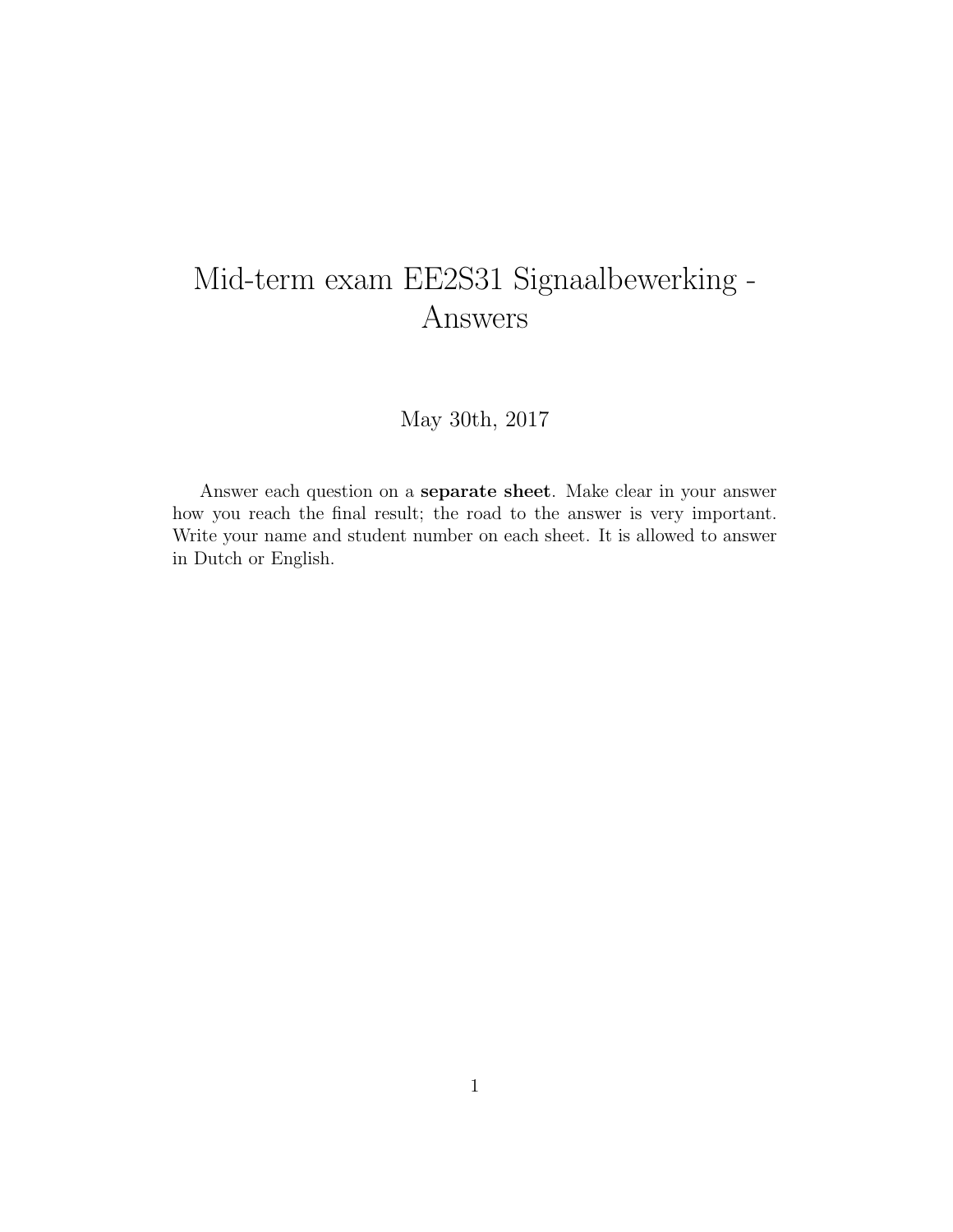## Question 1 (10 points)

- (2 p) (a)  $\int_0^{3/2} \int_{2y}^3 c dx dy = \int_0^{3/2} [cX]_{2y}^3 dy = \int_0^{3/2} c(3-2y) dy = c[3y-y^2]_0^{3/2} =$  $c(9/2-9/4)=9c/4=1$ . Based on this we can calculate that  $c=4/9$
- (2 p) (b)

$$
f_X(x) = \int_0^{x/2} cdy = \frac{1}{2}cx
$$
  

$$
f_Y(y) = \int_{2y}^3 cdx = 3c - 2cy.
$$

X and Y are not independent as  $f_X(x)f_Y(y) \neq f_{X,Y}(x, y)$ .

(2 p) (c) The blind estimator is given by  $\hat{X}_1 = E[X] = \int_0^3$  $cx^2$ (c) The blind estimator is given by  $\hat{X}_1 = E[X] = \int_0^3 \frac{cx^2}{2} dx = \frac{cx^3}{6} = \frac{27c}{6} = \frac{9c}{2}$ .  $\frac{3c}{2}$ . (2 p) (d)  $P(X > 2) = \int_2^3$ 1  $\frac{1}{2}cxdx = [\frac{1}{4}cx^2]_2^3 = \frac{5c}{4}$ 4  $\frac{4}{4}$ 

$$
f_{X,X>2}(x) = \begin{cases} f_X(x)/P(X>2) & \text{for } x > 2\\ 0 & \text{otherwise.} \end{cases} = \begin{cases} \frac{4}{10}x & \text{for } x > 2\\ 0 & \text{otherwise.} \end{cases}
$$
  

$$
E[X|X>2] = \int_2^3 \frac{4x^2}{10} dx = [4x^3/30]_2^3 = \frac{38}{15}
$$

In addition to the knowledge on the distributions, we also observe the realisation of random variable Y

(2 p) (e)

$$
f_{X|Y}(x|y) = \begin{cases} f_{X,Y}(x,y)/f_Y(y) & \text{for } 2y \le x \le 3\\ 0 & \text{otherwise.} \end{cases} = \begin{cases} \frac{1}{3-2y} & \text{for } 2y \le x \le 3\\ 0 & \text{otherwise.} \end{cases}
$$

Estimator  $\hat{X}_3$  is given by  $E[X|Y] = \int_{2y}^{3}$  $\overline{x}$  $\frac{x}{3-2y}dx = \left[\frac{x^2}{6-4}\right]$  $\frac{x^2}{6-4y}$ ] $\frac{3}{2y} = \frac{9}{6-4y} - \frac{4y^2}{6-4y}$  $6-4y$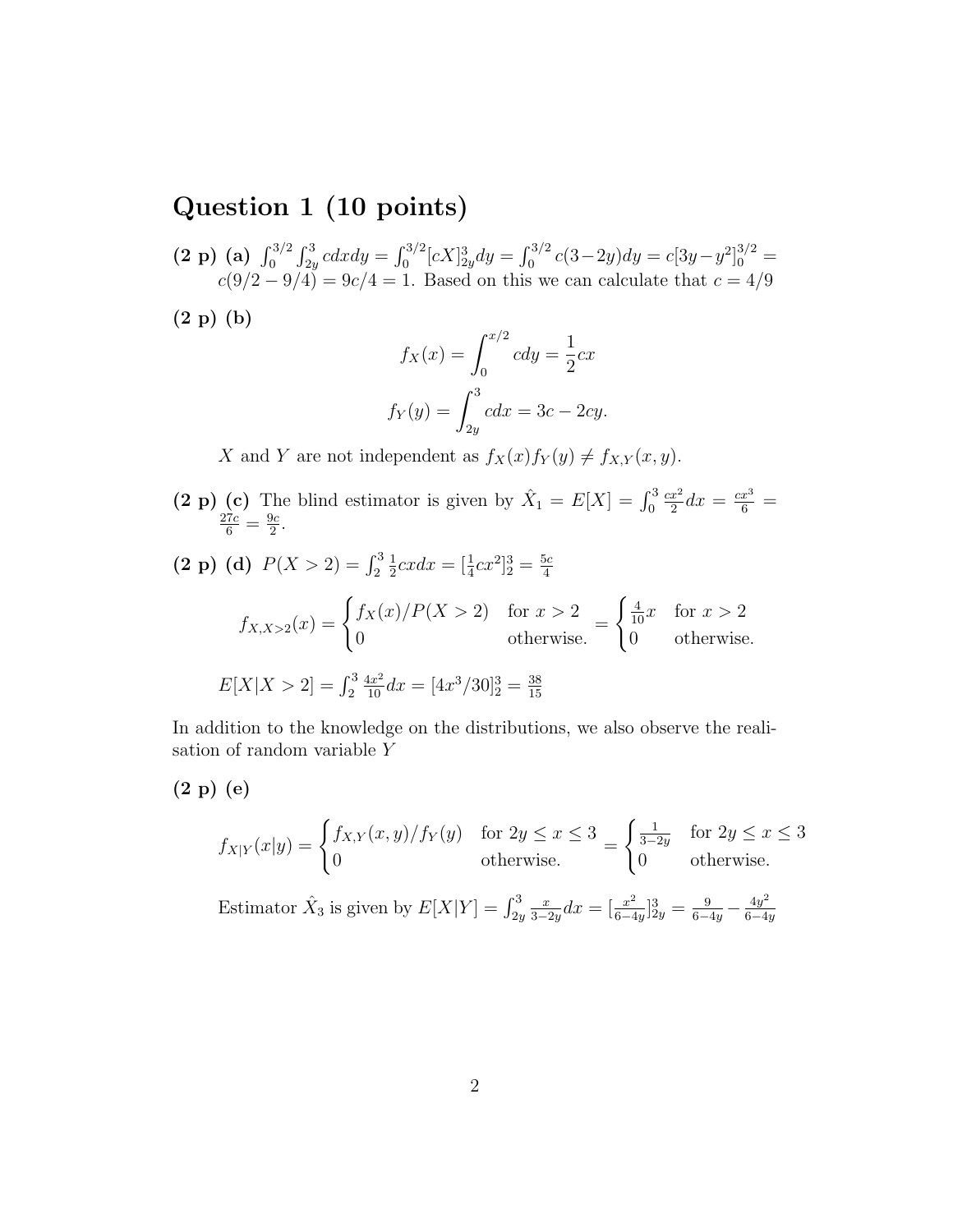## Question 2 (16 points)

(3 p) (a)

$$
X(\omega) = \sum_{n=0}^{L-1} e^{-j\omega n} = \frac{1 - e^{-j\omega L}}{1 - e^{-j\omega}} = e^{-j\omega (L-1)/2} \frac{\sin(\omega L/2)}{\sin(\omega/2)}.
$$

The function is continuous in  $\omega$  (x is non-periodic) and periodic (x is discrete-time).

(2 p) (b)

$$
|X(\omega)| = \left| \frac{\sin(\omega L/2)}{\sin(\omega/2)} \right|, \quad \angle X(\omega) = \angle \frac{\sin(\omega L/2)}{\sin(\omega/2)} - \omega(L-1)/2.
$$



(3 p) (c)

$$
Y(k) = \sum_{n=0}^{L-1} e^{-j\frac{2\pi}{N}kn} = \frac{1 - e^{-j\frac{2\pi}{N}kL}}{1 - e^{-j\frac{2\pi}{N}k}} = e^{-j\frac{\pi}{N}k(L-1)} \frac{\sin(\frac{\pi}{N}kL)}{\sin(\frac{\pi}{N}k)}.
$$

The function is discrete in frequency (line spectrum since  $y$  is of finite length) and periodic  $(y \text{ is discrete-time}).$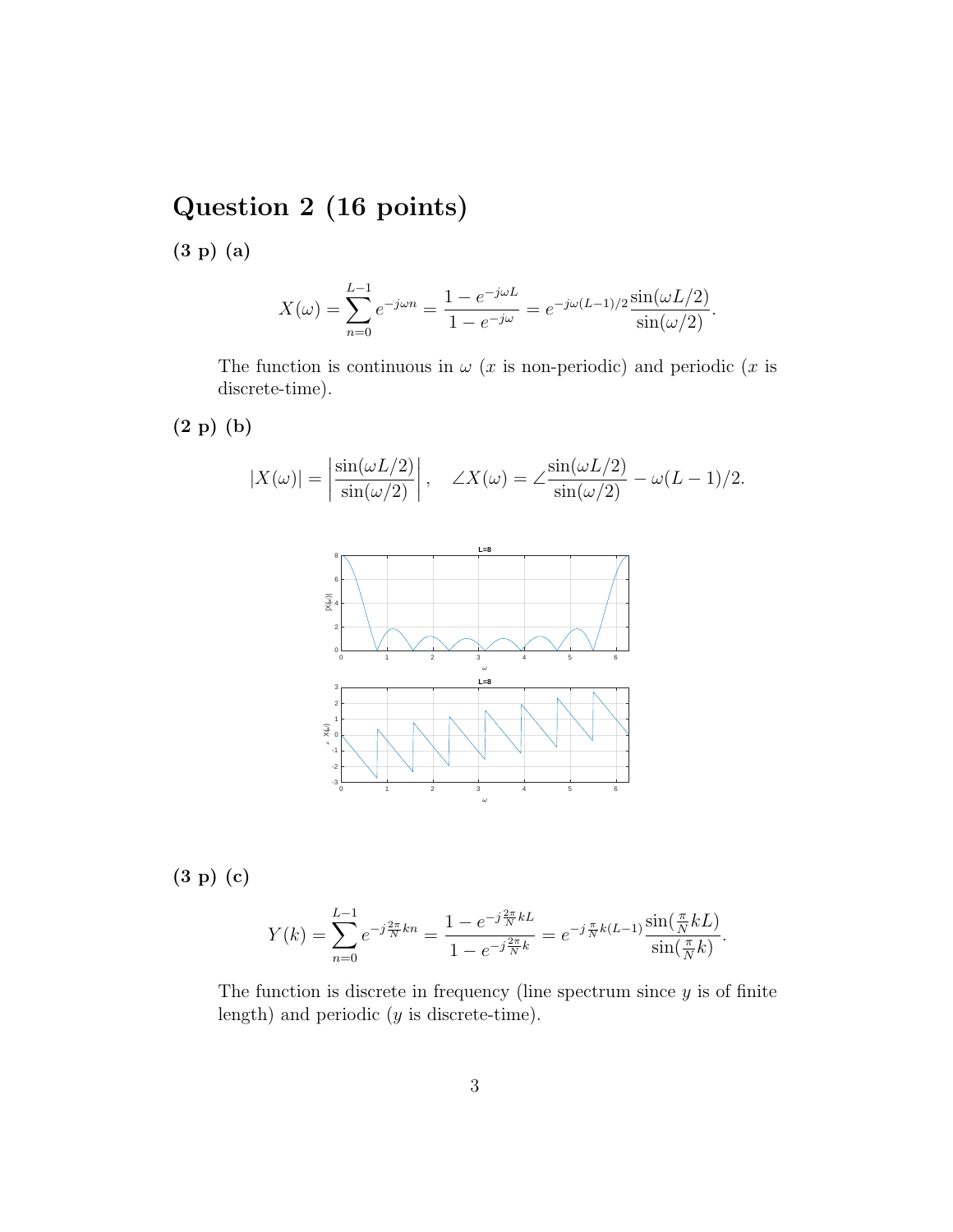(2 p) (d)  $Y(k)$  are samples of  $X(\omega)$ , taken in the interval  $[0, 2\pi)$  with intersample distance  $\frac{2\pi}{N}$ . That is,

$$
Y(k) = X\left(\frac{2\pi}{N}k\right), \quad k = 0, \dots, N - 1.
$$

(2 p) (e) If  $N \geq L$  there is no time-domain aliasing and perfect reconstruction is possible. We have

$$
X(\omega) = \frac{1}{N} \sum_{k=0}^{N-1} Y(k) G\left(\omega - \frac{2\pi}{N}k\right),
$$

where

$$
G(\omega) = e^{-j\omega \frac{N-1}{2}} \frac{\sin(\frac{\omega N}{2})}{\sin(\frac{\omega}{2})}.
$$

 $(2 p)$  (f) If  $N = L$ , we have

$$
Y(k) = e^{-j\frac{\pi}{N}k(L-1)} \frac{\sin(\frac{\pi}{N}kL)}{\sin(\frac{\pi}{N}k)} = (-1)^k e^{j\frac{\pi}{L}k} \frac{\sin(\pi k)}{\sin(\frac{\pi}{L}k)}, \quad k = 0, \dots, N-1,
$$

so that  $Y(k) = L\delta(k)$ .

(2 p) (g) The value of N determines the number of samples taken in the frequency domain. If  $N = L$ , we only taken L samples and by inspection of the figure above, we see that  $Y(k) = L\delta(k)$ , since we sample  $X(\omega)$  exactly at the zero-crossings, except for  $k = 0$ , which gives us the value  $Y(0) = X(0) = L$ . Increasing N, we get more and more samples of the spectrum, each separated by  $\frac{2\pi}{N}$ .